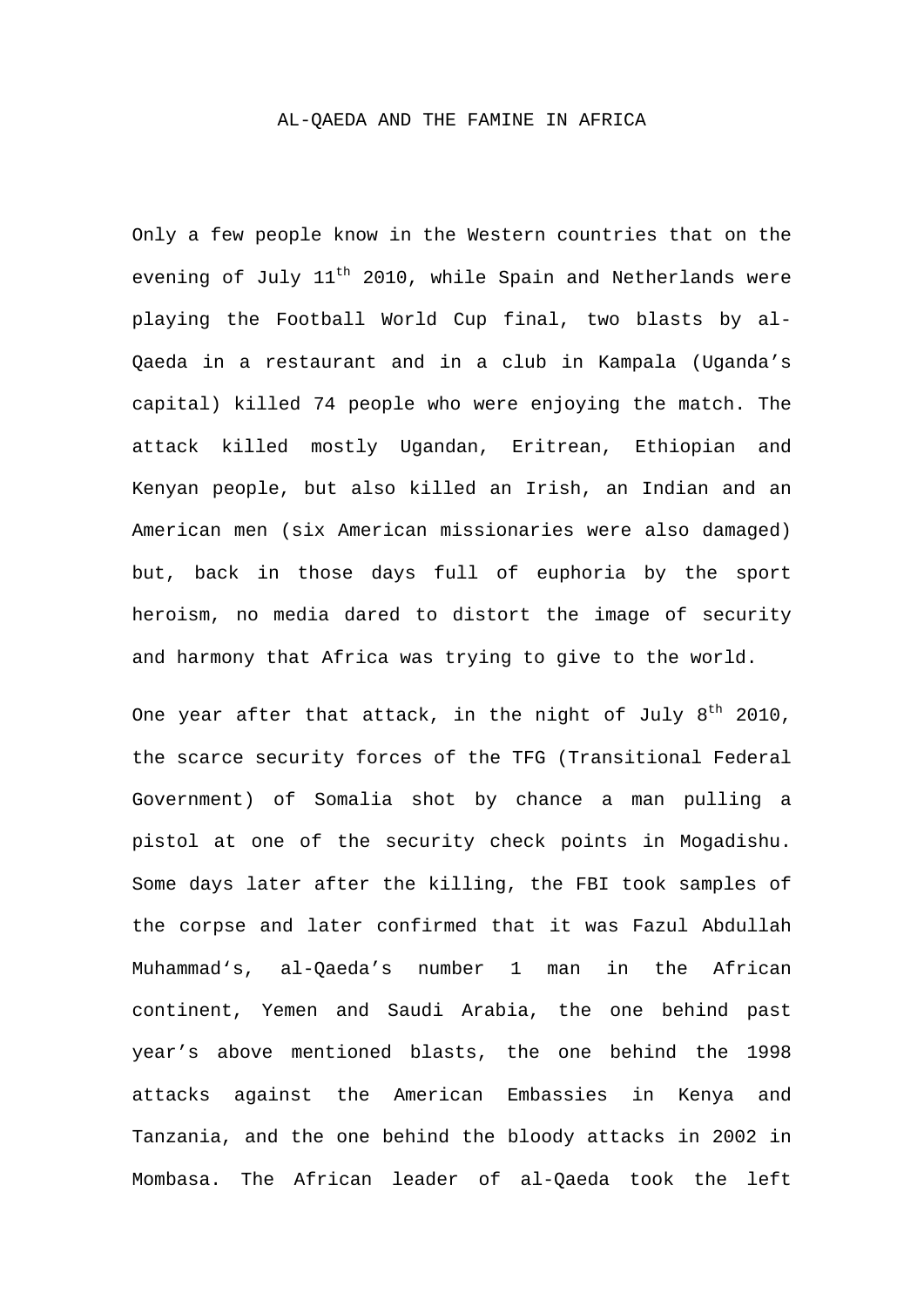instead the right way in his late night arrival at Mogadishu, and he ended up meeting the federal soldiers instead his fellow fighters of al-Shabaab (*The Youth*). When those federal soldiers killed him they were unaware of whom he was.

Although all Western citizens heard and read the chronicle of Osama Bin Laden's execution (fair or not; legitimate or illegal), they were not informed that just a month after the death of the most wanted terrorist in the world, the most wanted terrorist in Africa and one of the strong men of al-Qaeda, was also killed by Somali forces supported by the US and the UK. No matter how minimally the news was given, it is a really important one that *The Economist* blog Baobab has described as "the beginning of the end of the epoch of the war on terror. The end will not be tidy (…) In their weakness the jihadists in Somalia are even more likely to strike Kenya, Ethiopia or perhaps South Africa and Europe" (14-07-2011).

The media are lately displaying another type of news about Somalia. Apart from the fact that it is a big exporter of sea pirates that often hijack cargo ships, what now focuses the attention is Somali population's terrible famine. We are being told that the cause of the worst famine in the last 60 years is a drought. Viewers in the rich countries have spent a week watching conscience-knocking images of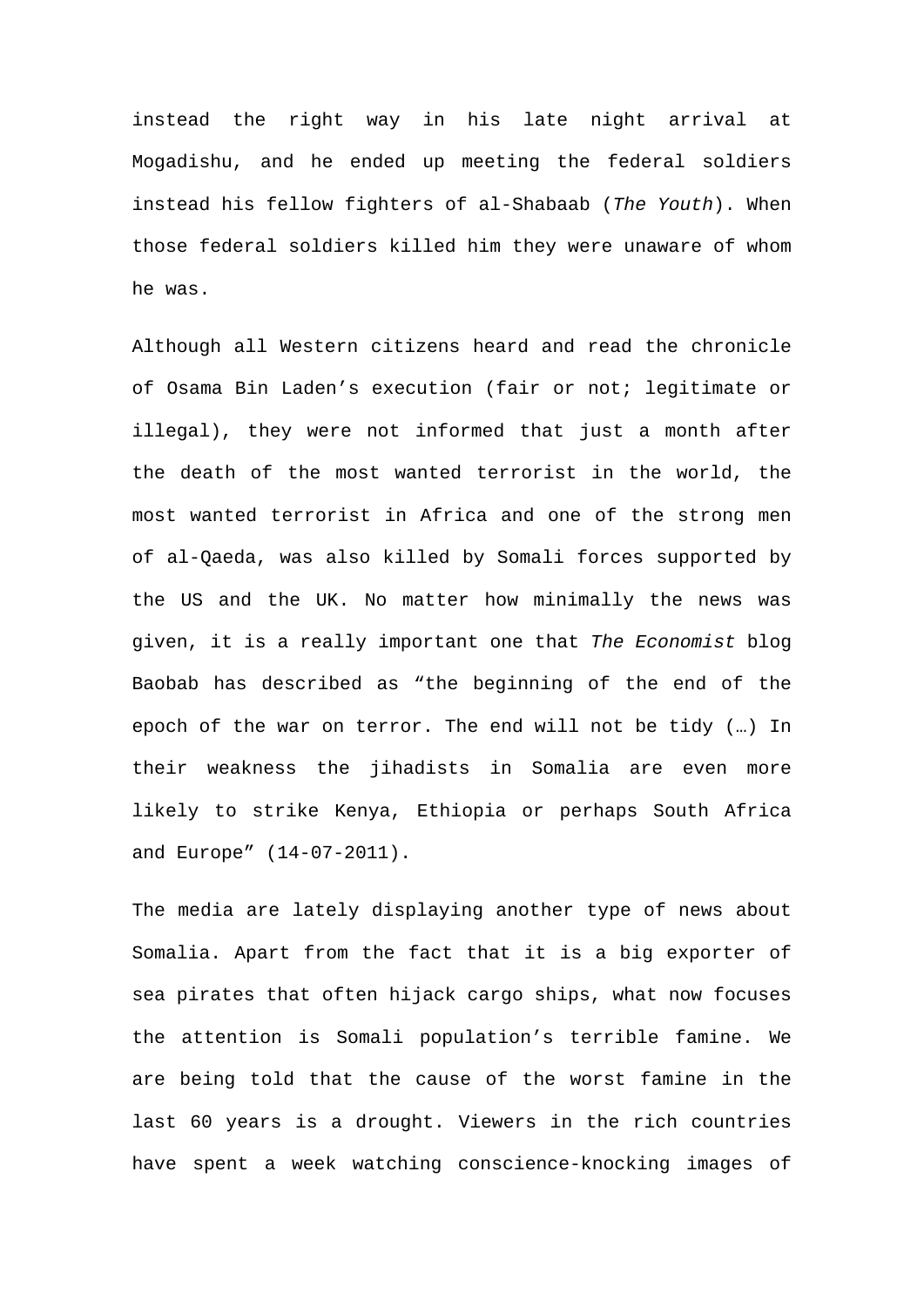spectral, still alive children, being devoured by flies –TV images that the viewers became familiar with in the 80s-, and have learnt that 10 million people are about to die soon in the horn of Africa.

Thus, much attention is being paid to the famine in the area, especially Somalia, but nothing has been said about food hoarding, which has risen the prices up to 240% in less than a year, even in places were there has been plenty of rain and bumper harvests (in some Kenyan regions, for example). Since no food hoarding -which makes it impossible for most of the people to buy their basic food- is being blamed, the cause of the food hoarding is completely silenced. Media talk about famine in Somalia, but media fails in explaining what *is Somalia*: a so called umbrella "country" under which five separated, independent, rival areas have been fighting in the last 20 years.

Mohammed Hamed Tarsan, mayor of Mogadishu, summarizes the reasons why the international community does not pay any real interest to Somalia and has therefore forgotten it: "They think we are cannibals and that we should be left alone to devouring each other". If anyone tries to walk through the ruins of the city that once was the "white pearl of the Indian Ocean", escaping the unending rain of bullets shot by the snipers of al-Shabaab, will probably come out with the same conclusion that pains Mr. Tarsan.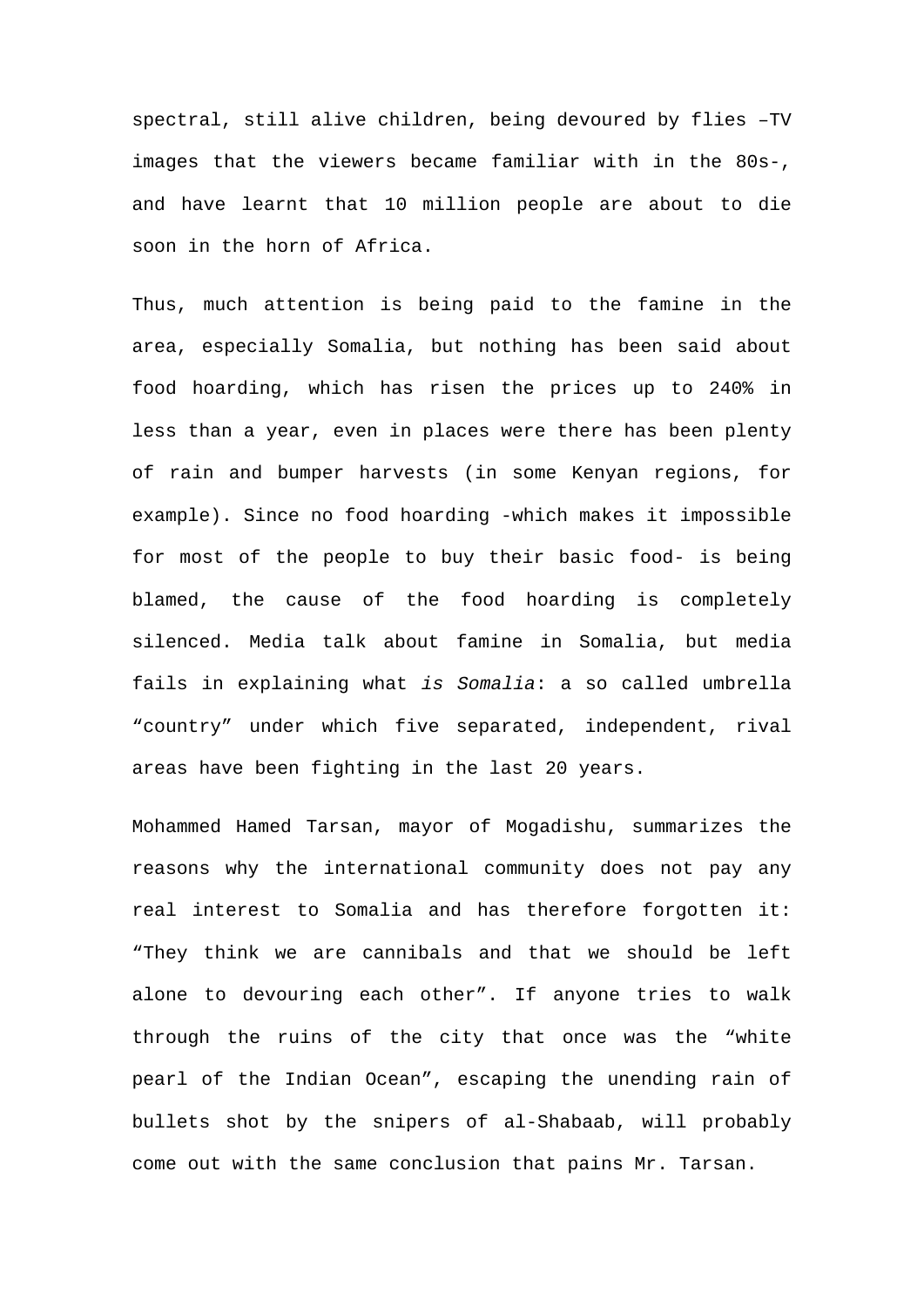To say Somalia is, therefore, to say long civil war. There is an extremely weak government, the TFG, striving to rule over the ungovernable central areas of the country (in Mogadishu the TFG only controls the surroundings of the presidential palace; it also controls intermittently a port and the airport), areas that are separated by some regions under the Islamic Courts Union; there is an autonomous region, Puntland, in the north; and along the Gulf of Aden Somaliland, a self-proclaimed independent country, selfadministered without any international aid, with an outstanding political and fiscal success by politicians who remain unrecognized by the international community.

All this taken into account, it is not difficult to understand that the heartbreaking humanitarian emergency of the Somali population is not the simple consequence of an unfortunate meteorological phenomenon -after all, a drought is quite common in that part of the Earth-, but that it has more to do with a catastrophical human intervention.

Since the media tend to land the trending topics with some sort of "happy ending", after the general commotion caused by the mortal famine of the Somalis, the Western viewers have started receiving somehow hopeful news: UK's Disasters Emergency Committee, DEC, is in charge of the situation and a few days ago launched a successful appeal after severe drought in the Horn of Africa. The initiative has moved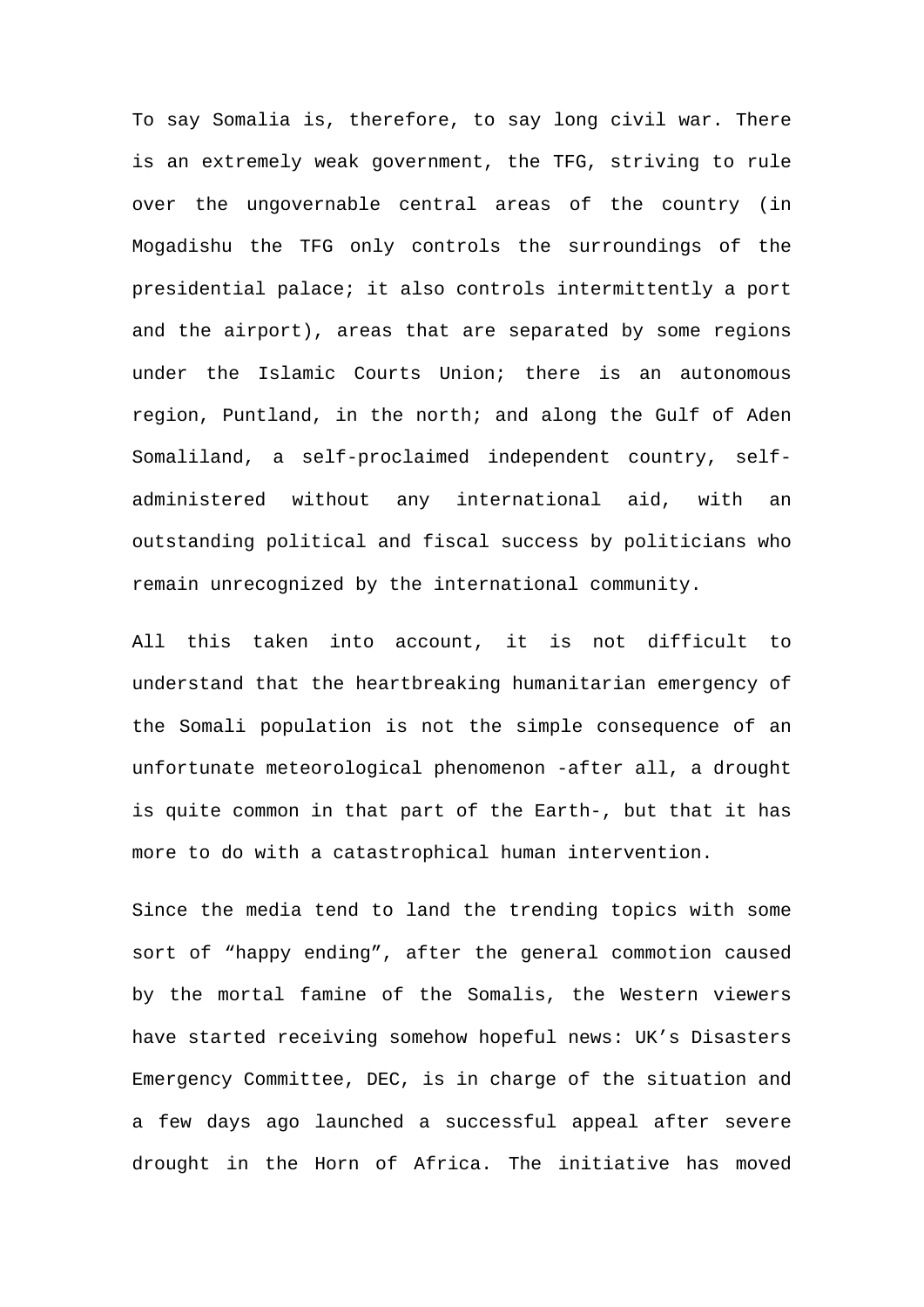many countries to give some help to Somalia. The problem, then, seems to be *in good hands*.

Were the political circumstances completely different, the coordinated aid to confront the famine would be a great initiative, but in the current situation it is very unlikely that the aid reach the population: When al-Shabaab gained foot in the center and south of Somalia, it banned any Western organization to operate in the country, accusing the UN, Oxfam, NGOs, Somali men who stood for human rights, women who shook hands with men, people who listened music or danced… accusing mostly everyone of espionage and treason. No matter how much money and food is delivered to Somalia, there will be no chance to assist the population in areas under the control of the terrorists.

Just after having been declared the humanitarian emergency by the UN, al-Shabaab announced the lift of the ban to foreign agencies in order to alleviate the sufferings of the population. This very same group, that since 2009 has destroyed and paralyzed the construction of the agricultural infrastructures of the country, made an announcement that was surprisingly taken seriously by the international community. Nevertheless, the ban was soon reimposed.

Given the circumstances, it is clear that the prevention of future food shortages in Africa relies not only in the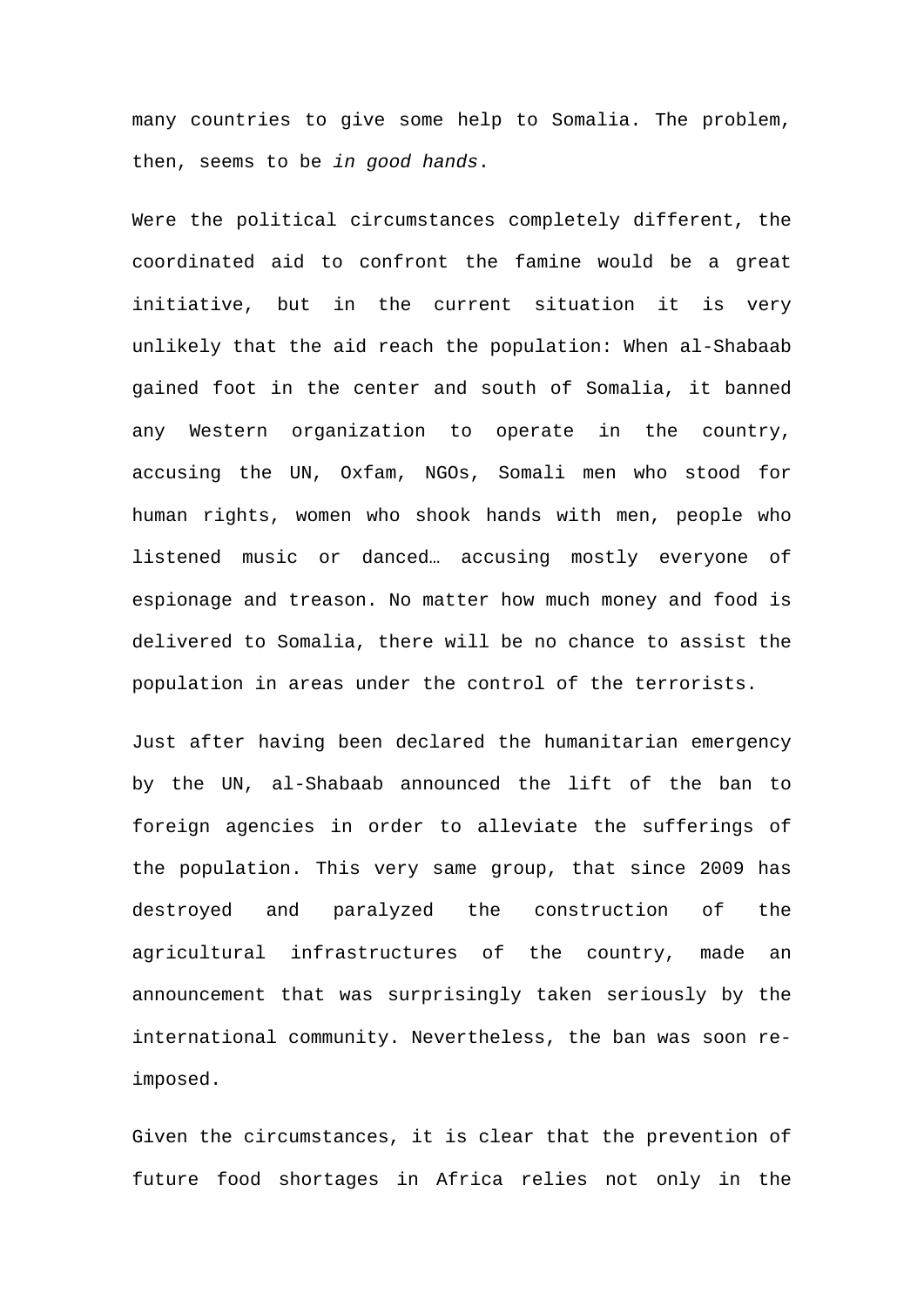Western charity, but mainly in the contribution to the security in the areas where al-Qaeda is easily gaining control. In the words of the president of the TFG, Sheikh Sharif Sheikh Ahmed, it is essential to "establish law and order".

The experience of the almost independent Somaliland in the north of the country (still a legal part of the Somalia designed in 1960 by Italian and British colonial authorities), clearly shows that an African community equipped with a strong government and a safe population compromised with their prosperity, and of course equipped with agricultural infrastructures, cannot be dramatically affected by any droughts.

The preventive solutions have been woven for a while, although it is not easy to find their traces in the media. More than a year ago, before Somali famine was even a topic, Mr. Sharif visited British Prime Minister in London and convinced him that a good way of stopping al-Qaeda's expansion in the horn of Africa was supporting the TFG. The Somali president also got two substantial compromises in favor of his difficult ruling task.

First of all, the UK publically announced its total support to the TFG because of the concern that, "without more international support the war-torn country could become a safe haven for al-Qaeda"(Channel 4 News, 9-03-2010). The UK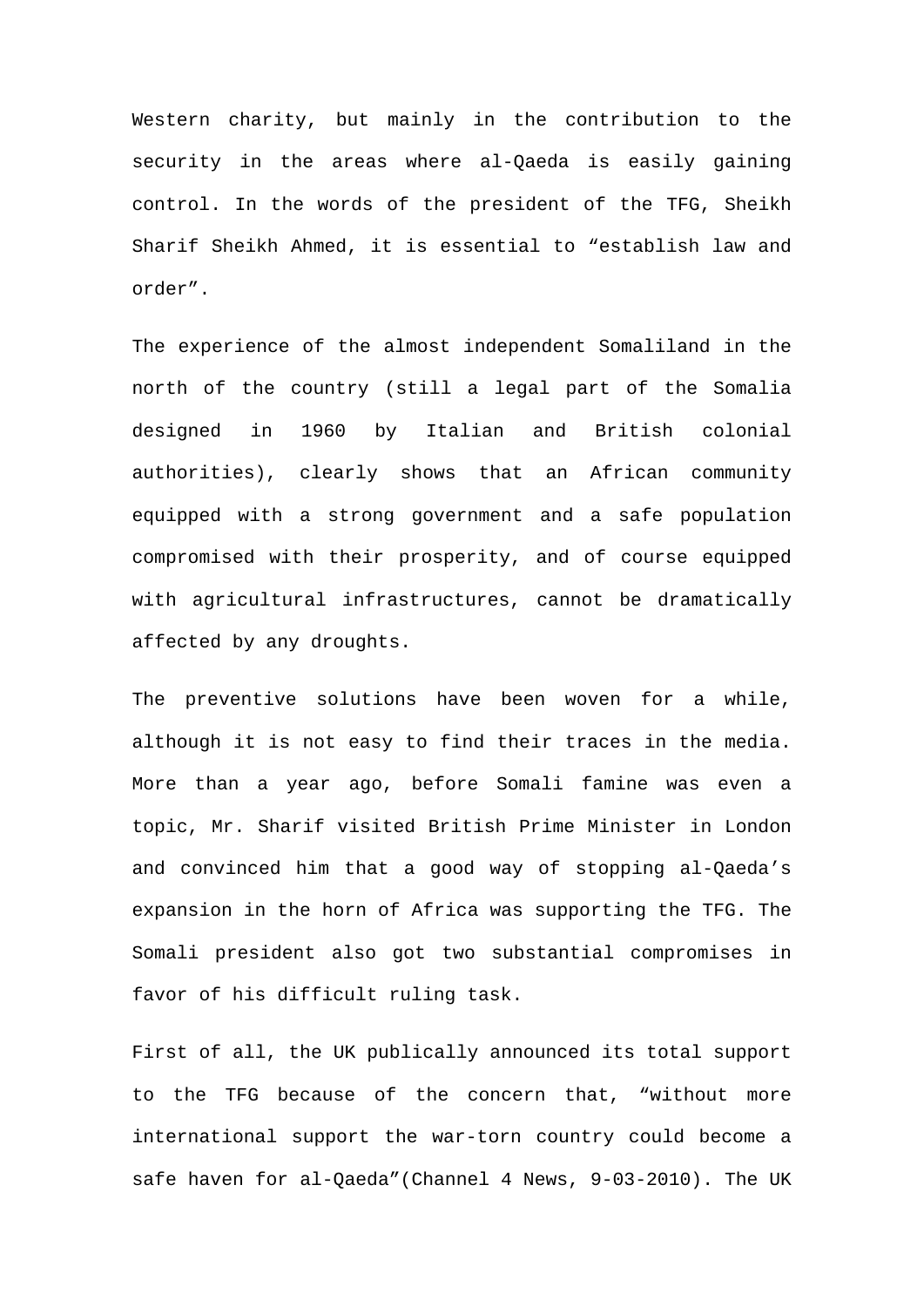also destined two aid packages for the Somali government, one consisting of £5.5m to improve Somalia's security, and another of £7.5m for humanitarian support. And the Home Secretary banned al-Shabaab in the UK, making membership a criminal offence, a crucial step that proved UK's realization that this branch of al-Qaeda was finding supporters among the big Somali diaspora that lives in British soil.

On the other side, the US provides guns to the presidential forces of Mr. Sharif, while American planes and agents oversee the country. It was the FBI who analyzed Abdullah Muhammad Fazul's DNA samples that were contrasted with samples taken from the terrorist's children in 2007.

This cooperation between the UK and the US with the TFG is obviously showing good improvements in the fight for the control of the communities under al-Qaeda. The killing of Fazul is the most important of those improvements, at least the most symbolic. The African Union, whose fighters come mainly from Uganda and Burundi and is supported by the two Western countries, is becoming successful in pushing al-Shabaab back to the fringes of Mogadishu, a deed for which British Minister for Africa, Henry Bellingham, has "compensated" the coalition with recent commercial agreements in the head quarters of the Union in Addis Ababa, Ethiopia.